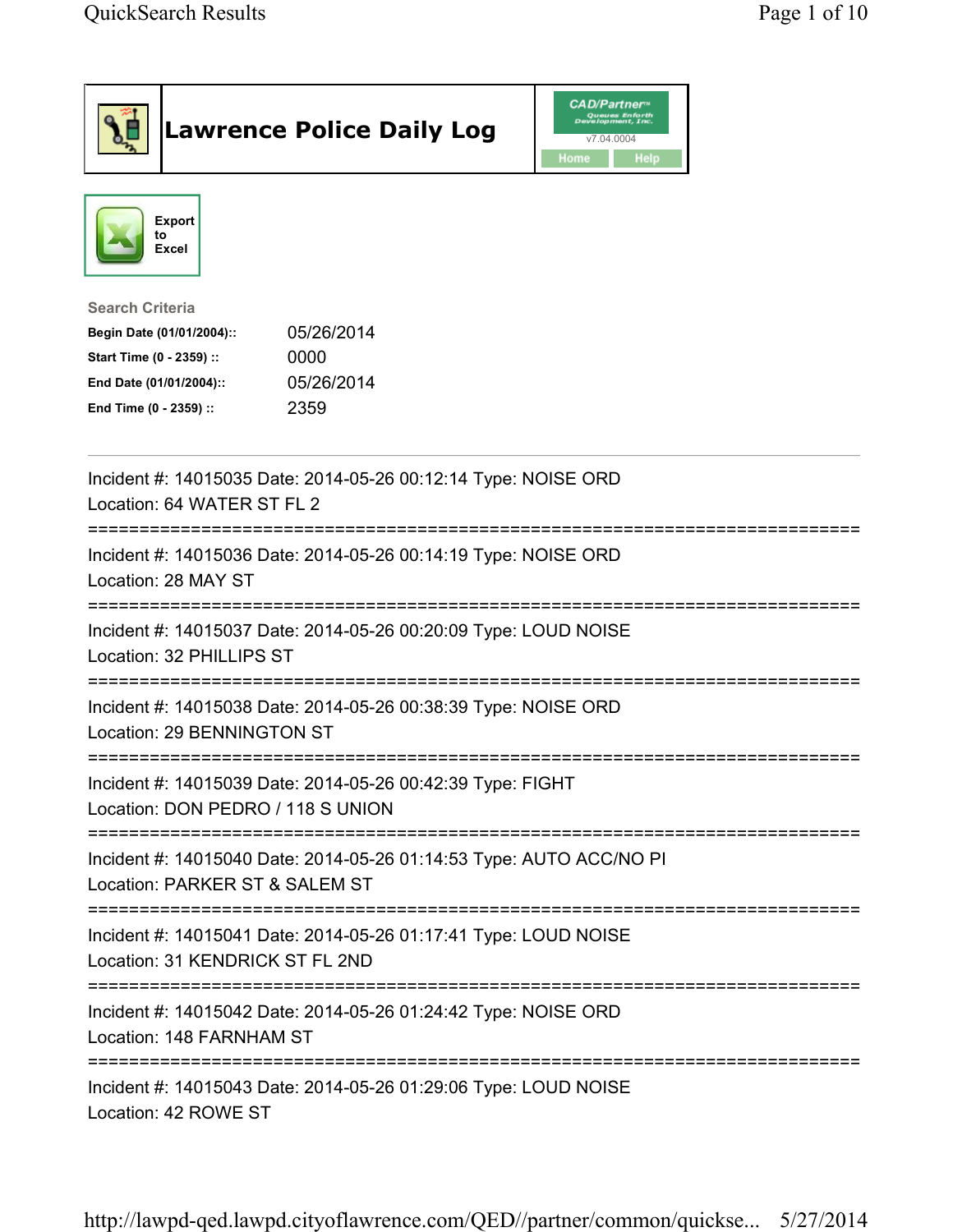=========================================================================== Incident #: 14015044 Date: 2014-05-26 01:36:39 Type: DISTURBANCE Location: 19 KENDALL ST FL 2 =========================================================================== Incident #: 14015045 Date: 2014-05-26 01:39:07 Type: HIT & RUN M/V Location: 2 NEWBURY ST =========================================================================== Incident #: 14015046 Date: 2014-05-26 01:44:50 Type: DISTURBANCE Location: 1 GENERAL ST =========================================================================== Incident #: 14015047 Date: 2014-05-26 01:55:50 Type: DISORDERLY Location: SAM'S FOOD STORE / 389 BROADWAY =========================================================================== Incident #: 14015048 Date: 2014-05-26 01:56:32 Type: ASSSIT AMBULANC Location: 383 HAVERHILL ST =========================================================================== Incident #: 14015049 Date: 2014-05-26 01:56:39 Type: WARRANT SERVE Location: 317 HAMPSHIRE ST #D =========================================================================== Incident #: 14015050 Date: 2014-05-26 02:03:22 Type: NOISE ORD Location: 11 LAWRENCE ST #707 =========================================================================== Incident #: 14015051 Date: 2014-05-26 02:23:29 Type: DISTURBANCE Location: 682 LOWELL ST FL 1 =========================================================================== Incident #: 14015052 Date: 2014-05-26 02:47:59 Type: FIGHT Location: 208 S BROADWAY =========================================================================== Incident #: 14015053 Date: 2014-05-26 02:51:23 Type: DK (DRUNK) Location: SEVEN ELEVEN / 99 HAMPSHIRE ST =========================================================================== Incident #: 14015054 Date: 2014-05-26 03:02:05 Type: NOISE ORD Location: CONSTANZA MARKET / 271 LAWRENCE ST =========================================================================== Incident #: 14015055 Date: 2014-05-26 03:05:57 Type: TRANSPORT Location: 90 LOWELL ST =========================================================================== Incident #: 14015056 Date: 2014-05-26 03:24:22 Type: PROWLER Location: 197 BRUCE ST =========================================================================== Incident #: 14015057 Date: 2014-05-26 04:01:42 Type: NOISE ORD Location: 202 CHESTNUIT ST EL 1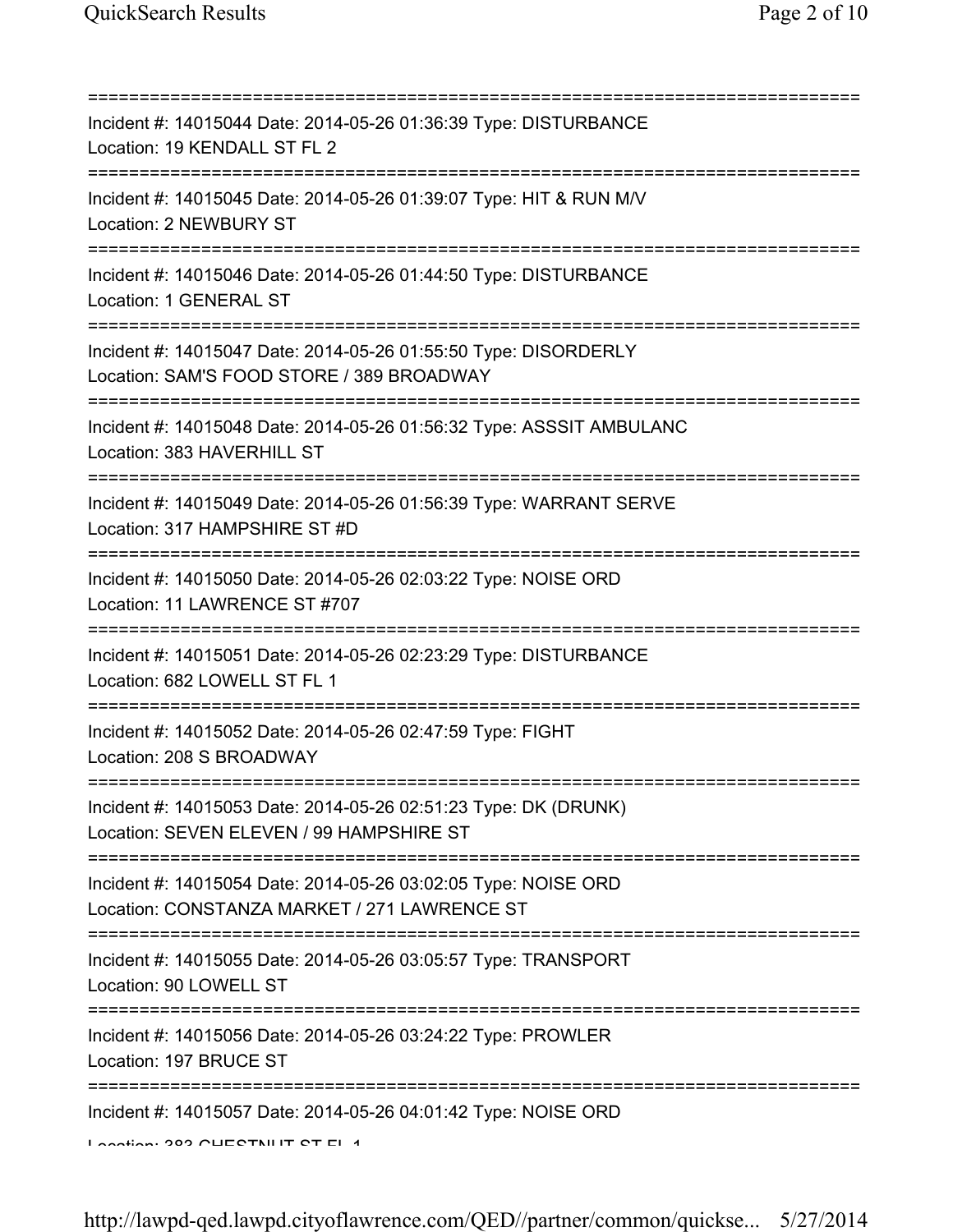| Incident #: 14015058 Date: 2014-05-26 04:22:22 Type: M/V STOP<br>Location: 199 HAMPSHIRE ST<br>;================================== |
|------------------------------------------------------------------------------------------------------------------------------------|
| Incident #: 14015059 Date: 2014-05-26 04:26:05 Type: DISTURBANCE<br>Location: DENNYS / 160 WINTHROP AV                             |
| Incident #: 14015060 Date: 2014-05-26 07:26:18 Type: MAL DAMAGE<br>Location: EL CORTE MAGICO / 158 S BROADWAY                      |
| Incident #: 14015061 Date: 2014-05-26 07:33:13 Type: ALARMS<br>Location: 178 LAWRENCE ST                                           |
| Incident #: 14015062 Date: 2014-05-26 07:43:18 Type: ALARMS<br>Location: COMCAST / 152 SHEPARD ST                                  |
| Incident #: 14015063 Date: 2014-05-26 09:35:14 Type: MAL DAMAGE<br>Location: 8 GARFIELD ST                                         |
| Incident #: 14015064 Date: 2014-05-26 09:47:36 Type: MAL DAMAGE<br>Location: BROTHERS MARKET / 272 S BROADWAY                      |
| Incident #: 14015065 Date: 2014-05-26 10:14:08 Type: AUTO ACC/NO PI<br><b>Location: BELLEVUE ST</b>                                |
| Incident #: 14015066 Date: 2014-05-26 10:19:32 Type: RECOV/STOL/MV<br>Location: 2 RAILROAD ST                                      |
| Incident #: 14015067 Date: 2014-05-26 10:42:15 Type: RECOV/STOL/MV<br>Location: 9 POPLAR ST                                        |
| Incident #: 14015068 Date: 2014-05-26 10:50:49 Type: ALARM/BURG<br>Location: LAWRENCE MASONIC LODGE / 43 JACKSON ST                |
| Incident #: 14015069 Date: 2014-05-26 10:57:00 Type: BUILDING CHK<br>Location: 2 BROMFIELD ST                                      |
| Incident #: 14015070 Date: 2014-05-26 11:05:53 Type: ALARM/BURG<br>Location: MASONIC LODGE / 43 JACKSON ST                         |
| Incident #: 14015071 Date: 2014-05-26 11:10:09 Type: KEEP PEACE                                                                    |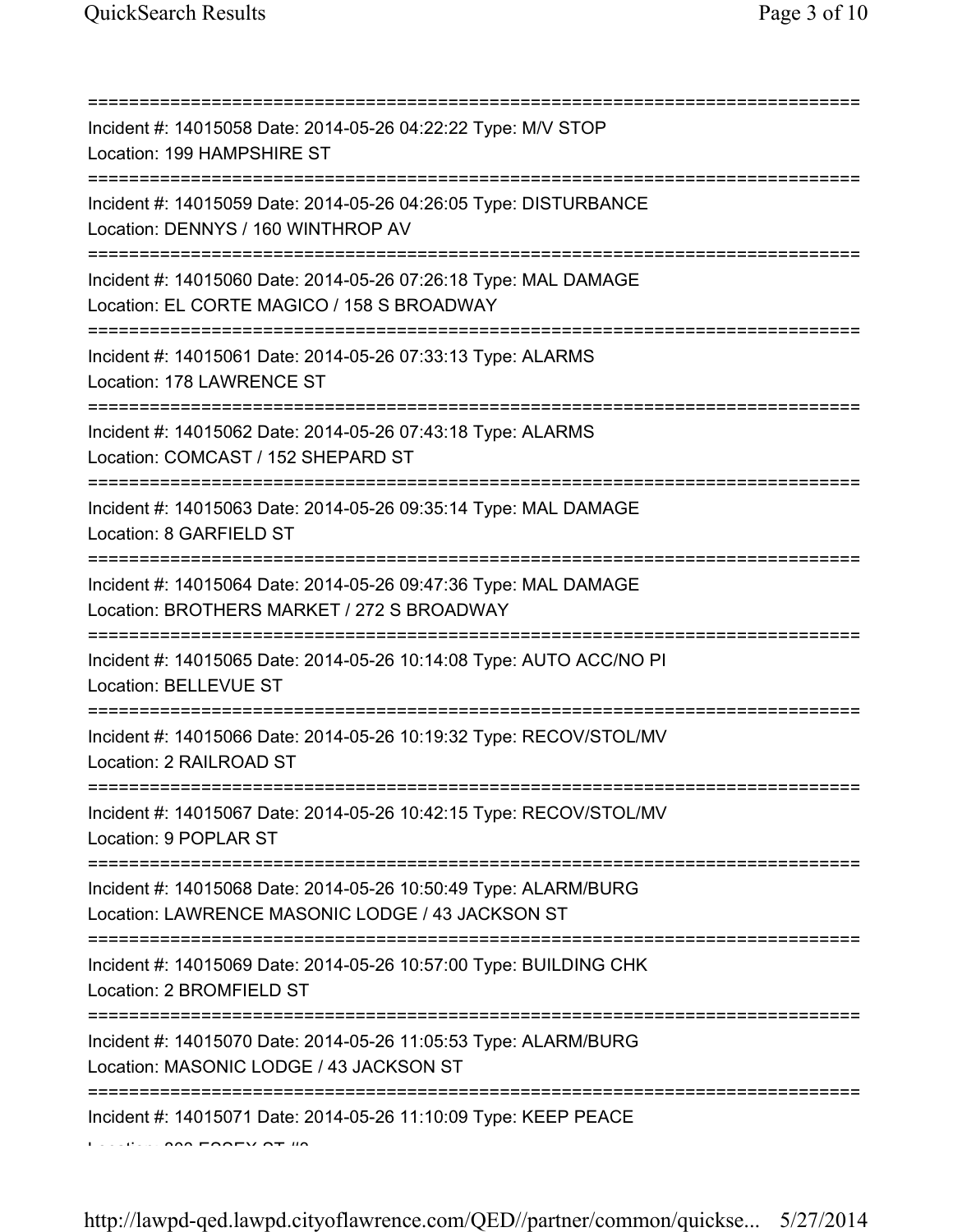=========================================================================== Incident #: 14015072 Date: 2014-05-26 11:13:44 Type: RECOV/STOL/MV Location: 30 TREMONT ST =========================================================================== Incident #: 14015073 Date: 2014-05-26 11:57:02 Type: UNATENEDCHILD Location: 41 DOYLE ST FL 1STFL =========================================================================== Incident #: 14015074 Date: 2014-05-26 11:58:18 Type: ALARM/BURG Location: EVOLUTION / 473 ESSEX ST #UNIT 3 =========================================================================== Incident #: 14015075 Date: 2014-05-26 12:06:17 Type: ALARM/BURG Location: 147 HAVERHILL ST =========================================================================== Incident #: 14015076 Date: 2014-05-26 12:10:57 Type: FIRE Location: 111 MARKET ST #3RD =========================================================================== Incident #: 14015078 Date: 2014-05-26 12:18:13 Type: MAL DAMAGE Location: 216 WALNUT ST FL 1 =========================================================================== Incident #: 14015077 Date: 2014-05-26 12:24:20 Type: B&E/PAST Location: MUNOZ RENTALS / 60 ISLAND ST FL 2NDFL =========================================================================== Incident #: 14015079 Date: 2014-05-26 12:35:37 Type: HIT & RUN M/V Location: JACKSON ST & PARK ST =========================================================================== Incident #: 14015080 Date: 2014-05-26 13:03:11 Type: UNWANTEDGUEST Location: 68 AMES ST =========================================================================== Incident #: 14015081 Date: 2014-05-26 13:16:47 Type: ALARM/HOLD Location: LALEY MULTISERVICES / 379 HAMPSHIRE ST =========================================================================== Incident #: 14015082 Date: 2014-05-26 13:33:54 Type: STOL/MV/PAS Location: 55 SALEM ST #9 =========================================================================== Incident #: 14015084 Date: 2014-05-26 13:39:36 Type: DISORDERLY Location: 362 HAMPSHIRE ST =========================================================================== Incident #: 14015083 Date: 2014-05-26 13:39:38 Type: M/V STOP Location: EVERETT ST =========================================================================== Incident #: 14015085 Date: 2014-05-26 14:25:48 Type: MEDIC SUPPORT Location: 53 BOXFORD ST #APT1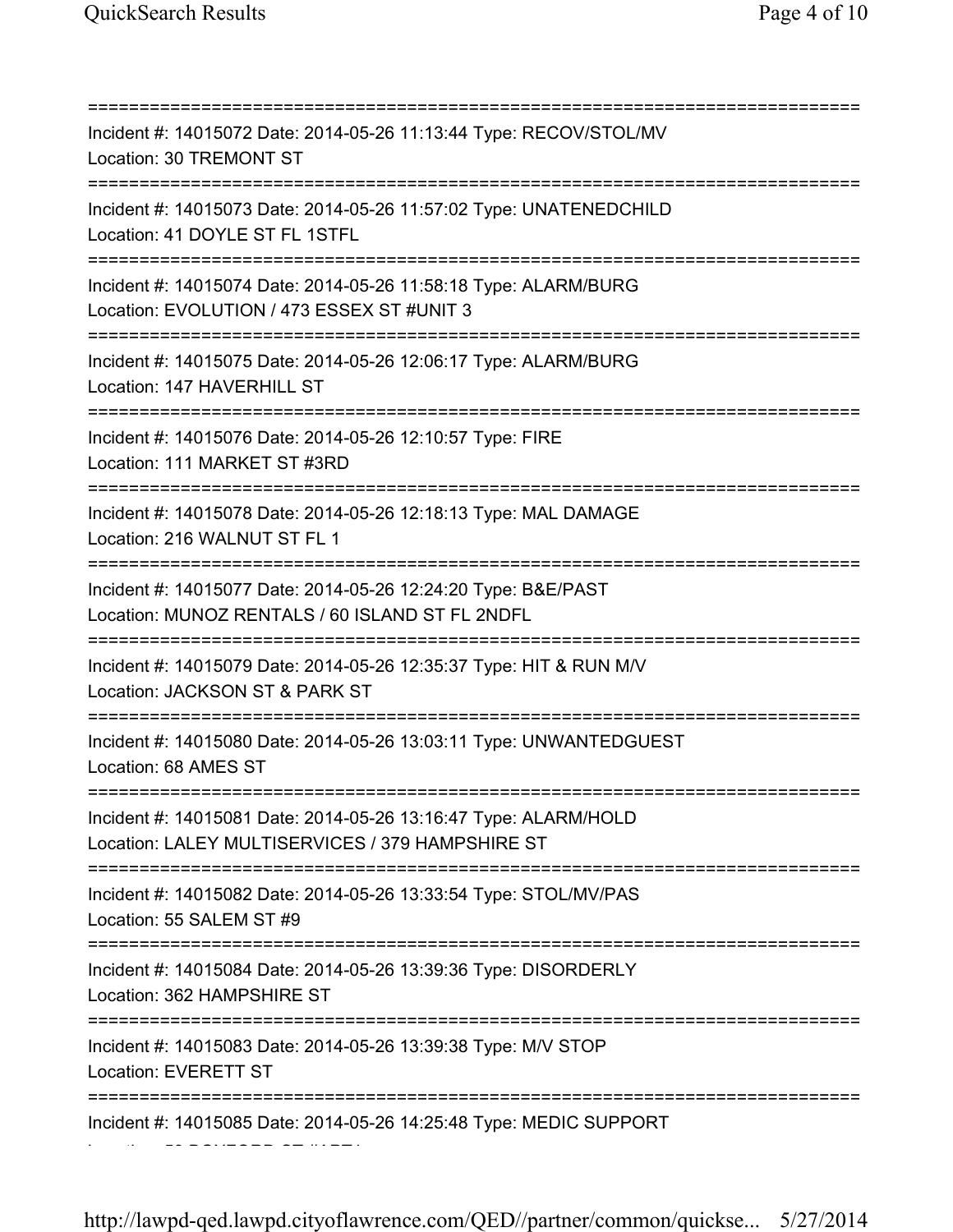=========================================================================== Incident #: 14015086 Date: 2014-05-26 14:30:25 Type: SUS PERS/MV Location: CLARKE ST & SARGENT ST =========================================================================== Incident #: 14015087 Date: 2014-05-26 15:00:59 Type: SUS PERS/MV Location: 201 BROADWAY =========================================================================== Incident #: 14015088 Date: 2014-05-26 15:08:28 Type: NOISE ORD Location: 90 LEXINGTON ST =========================================================================== Incident #: 14015090 Date: 2014-05-26 15:22:43 Type: THREATS Location: 58 SARGENT ST FL 2 =========================================================================== Incident #: 14015089 Date: 2014-05-26 15:25:26 Type: NOISE ORD Location: 62 MARGIN ST =========================================================================== Incident #: 14015091 Date: 2014-05-26 15:53:56 Type: NOISE ORD Location: 27 FALMOUTH ST =========================================================================== Incident #: 14015093 Date: 2014-05-26 15:55:19 Type: LOST PROPERTY Location: 33 EXCHANGE ST =========================================================================== Incident #: 14015092 Date: 2014-05-26 15:58:33 Type: GENERAL SERV Location: 88 AMHERST ST =========================================================================== Incident #: 14015094 Date: 2014-05-26 16:08:12 Type: KEEP PEACE Location: 32 LAWRENCE ST =========================================================================== Incident #: 14015095 Date: 2014-05-26 16:18:39 Type: MAL DAMAGE Location: 36 LEONARD AV #2 =========================================================================== Incident #: 14015096 Date: 2014-05-26 16:35:26 Type: DOMESTIC/PAST Location: 36 WINTER ST FL 3RDFL =========================================================================== Incident #: 14015097 Date: 2014-05-26 16:37:57 Type: B&E/PAST Location: 73 JACKSON ST FL 4THFL =========================================================================== Incident #: 14015099 Date: 2014-05-26 16:40:13 Type: STOLEN PROP Location: TEDESHI / S UNION & EXETER ST =========================================================================== Incident #: 14015098 Date: 2014-05-26 16:40:42 Type: SUS PERS/MV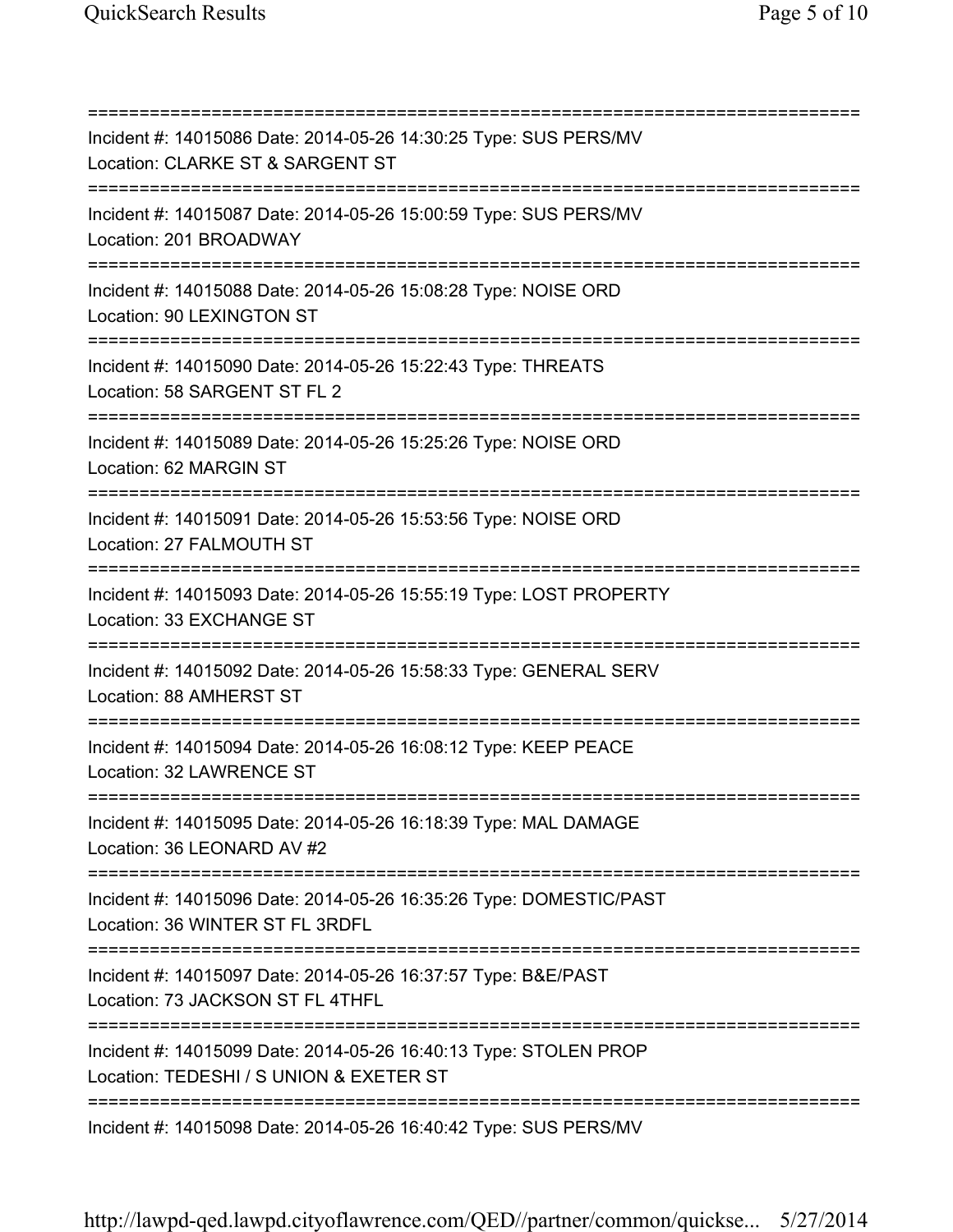=========================================================================== Incident #: 14015100 Date: 2014-05-26 16:58:57 Type: STOLEN PROP Location: 311 PARK ST =========================================================================== Incident #: 14015101 Date: 2014-05-26 17:05:13 Type: RECOV/STOL/MV Location: 116 SALEM ST =========================================================================== Incident #: 14015102 Date: 2014-05-26 17:10:48 Type: SUS PERS/MV Location: JEFFERSON ST & LENNOX ST =========================================================================== Incident #: 14015103 Date: 2014-05-26 17:23:36 Type: ALARM/BURG Location: RESID; YARITZA LOPEZ9788449241 / 137 OSGOOD ST =========================================================================== Incident #: 14015104 Date: 2014-05-26 17:53:53 Type: B&E/PAST Location: 178 UNION ST FL 3 =========================================================================== Incident #: 14015105 Date: 2014-05-26 17:58:44 Type: SUS PERS/MV Location: COMMONWEALTH DR & I 495 N =========================================================================== Incident #: 14015106 Date: 2014-05-26 18:29:12 Type: DOMESTIC/PAST Location: 646 ESSEX ST #810 =========================================================================== Incident #: 14015107 Date: 2014-05-26 18:36:18 Type: NOISE ORD Location: 188 HIGH ST FL 1 =========================================================================== Incident #: 14015108 Date: 2014-05-26 18:38:30 Type: NOISE ORD Location: 652 LOWELL ST =========================================================================== Incident #: 14015109 Date: 2014-05-26 18:50:08 Type: LOUD NOISE Location: 94 PERRY AV =========================================================================== Incident #: 14015110 Date: 2014-05-26 18:51:30 Type: UNATENEDCHILD Location: 610 BROADWAY =========================================================================== Incident #: 14015111 Date: 2014-05-26 18:59:54 Type: NOISE ORD Location: 90 SALEM ST =========================================================================== Incident #: 14015112 Date: 2014-05-26 19:03:02 Type: SUS PERS/MV Location: COLFAX AV & TOWER HILL ST =========================================================================== Incident #: 14015113 Date: 2014-05-26 19:14:27 Type: DOMESTIC/PROG

http://lawpd-qed.lawpd.cityoflawrence.com/QED//partner/common/quickse... 5/27/2014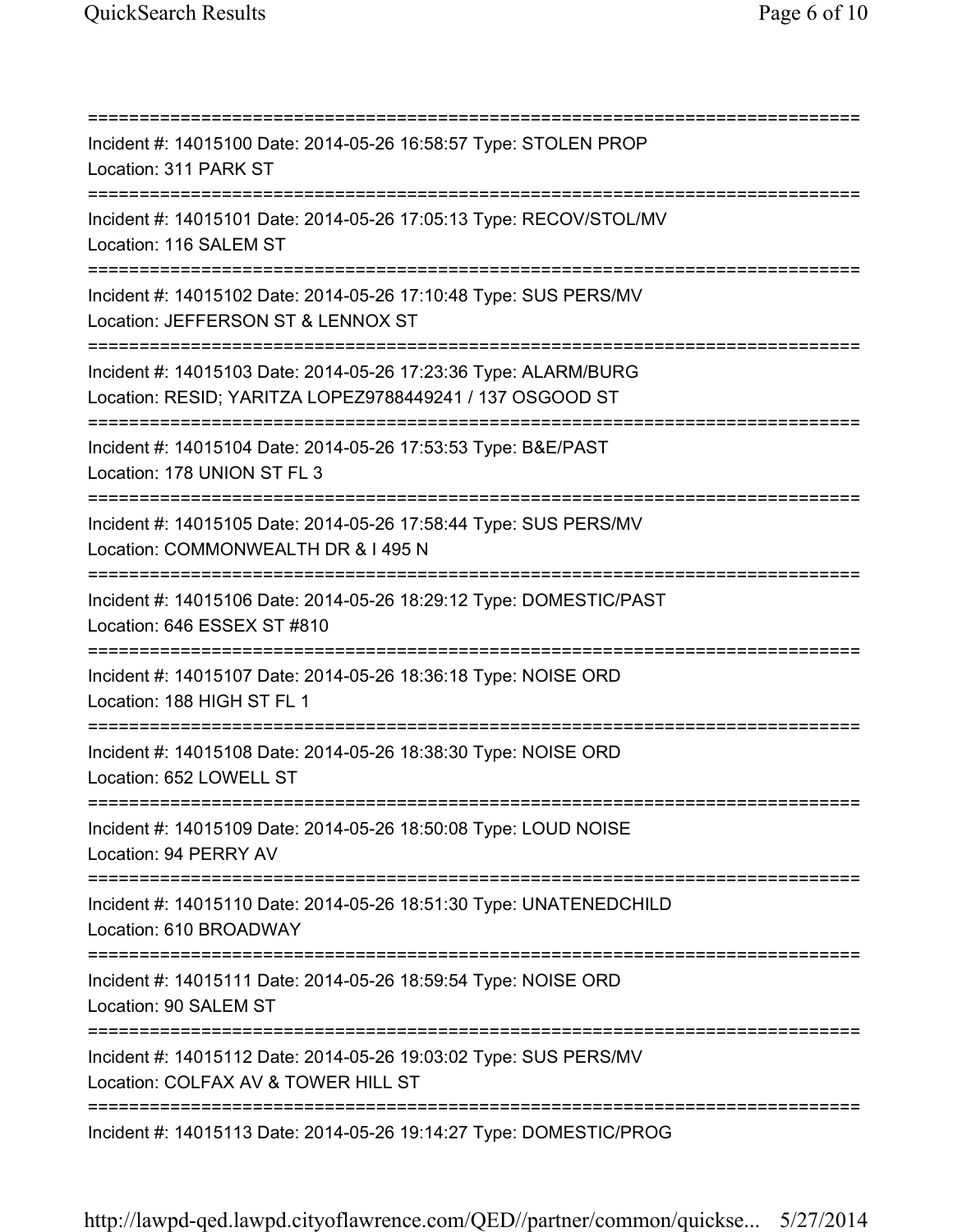| Location: 5 CYPRESS AV FL 3                                                                                                             |
|-----------------------------------------------------------------------------------------------------------------------------------------|
| Incident #: 14015114 Date: 2014-05-26 19:23:59 Type: CK WELL BEING<br>Location: 73 CAMBRIDGE ST                                         |
| Incident #: 14015115 Date: 2014-05-26 19:27:39 Type: NOISE ORD<br>Location: 91 BAILEY ST<br>=====================================       |
| Incident #: 14015116 Date: 2014-05-26 19:36:50 Type: NOISE ORD<br>Location: 29 WEST ST<br>=============================                 |
| Incident #: 14015117 Date: 2014-05-26 19:40:28 Type: NOISE ORD<br>Location: 90 LEXINGTON ST                                             |
| Incident #: 14015118 Date: 2014-05-26 19:50:13 Type: NOISE ORD<br>Location: 90 SALEM ST                                                 |
| :==========================<br>Incident #: 14015119 Date: 2014-05-26 19:52:40 Type: MV/BLOCKING<br>Location: 54 SARGENT ST              |
| Incident #: 14015121 Date: 2014-05-26 20:07:58 Type: NOISE ORD<br>Location: 9 JORDAN ST FL 1                                            |
| Incident #: 14015120 Date: 2014-05-26 20:08:29 Type: ALARM/BURG<br>Location: 258 E HAVERHILL ST                                         |
| Incident #: 14015122 Date: 2014-05-26 20:19:31 Type: MAL DAMAGE<br>Location: HAMPSHIRE ST & MYRTLE ST                                   |
| Incident #: 14015123 Date: 2014-05-26 20:26:03 Type: DOMESTIC/PROG<br>Location: 73 CAMBRIDGE ST FL 1                                    |
| =========================<br>===========<br>Incident #: 14015124 Date: 2014-05-26 20:28:00 Type: AUTO ACC/PED<br>Location: 246 SALEM ST |
| Incident #: 14015125 Date: 2014-05-26 20:39:10 Type: NOISE ORD<br>Location: 75 BUNKERHILL ST                                            |
| Incident #: 14015127 Date: 2014-05-26 20:40:20 Type: NOISE ORD<br>Location: COPA LOUNGE / 1 MILL ST                                     |
| :===========<br>Inaident #1 4 404 E402 Data: 0044 OE 02 00:40:04 Tune: NOIPE ODD                                                        |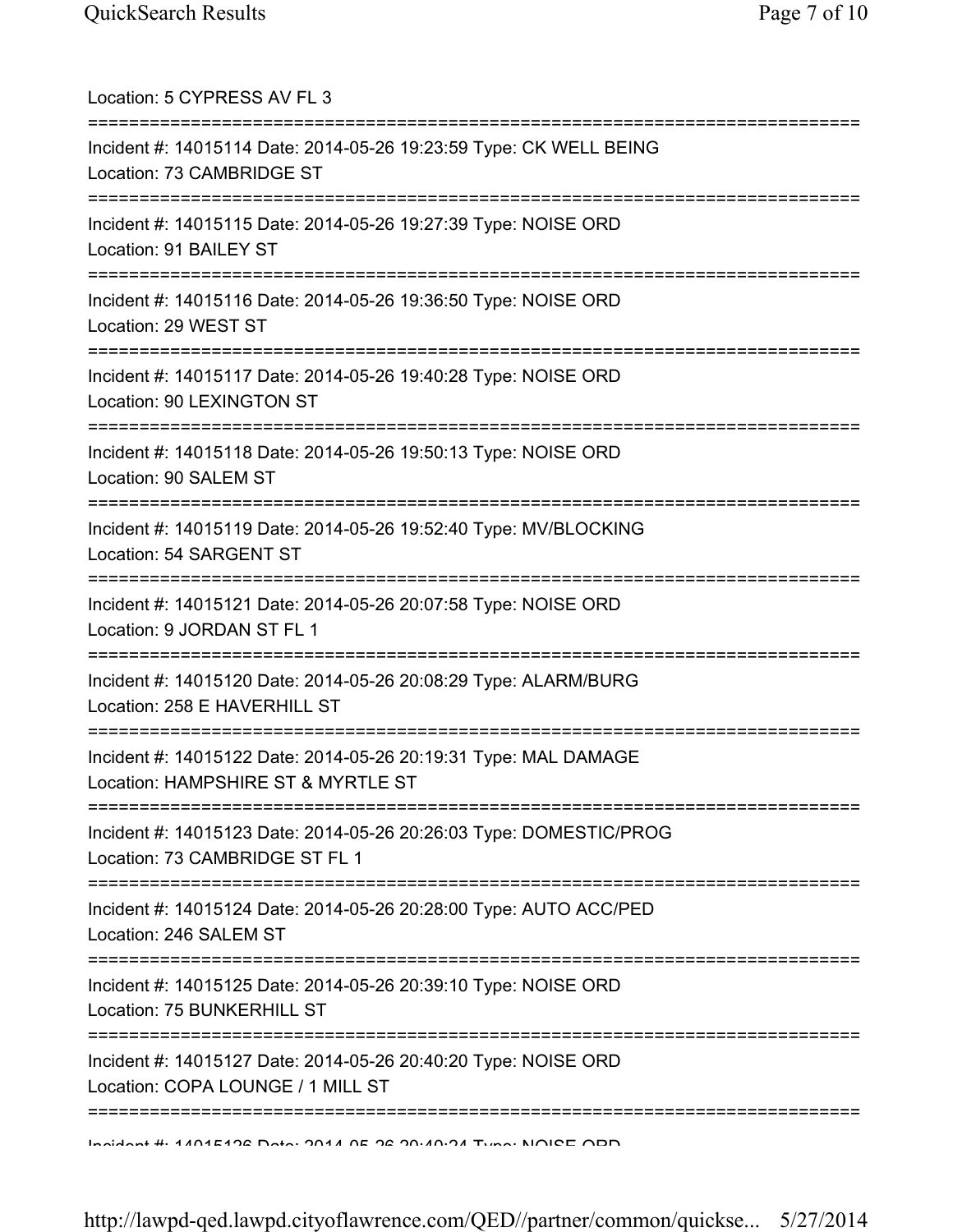| Location: 66 THORNTON ST                                                                                                       |
|--------------------------------------------------------------------------------------------------------------------------------|
| Incident #: 14015128 Date: 2014-05-26 20:42:12 Type: SUS PERS/MV<br>Location: EVERETT ST & TEWKSBURY ST                        |
| Incident #: 14015129 Date: 2014-05-26 20:49:41 Type: NOISE ORD<br>Location: MALAYA'S / 2 NEWBURY ST<br>;====================== |
| Incident #: 14015130 Date: 2014-05-26 20:56:23 Type: SUS PERS/MV<br>Location: 11 TEWKSBURY ST                                  |
| Incident #: 14015131 Date: 2014-05-26 20:59:09 Type: ALARM/BURG<br>Location: RESD; MARIA MORALES9786206114 / 14 SARGENT AV     |
| Incident #: 14015132 Date: 2014-05-26 21:07:24 Type: MEDIC SUPPORT<br>Location: 27 FARLEY ST                                   |
| Incident #: 14015133 Date: 2014-05-26 21:11:19 Type: TOW OF M/V<br><b>Location: FLORENCE ST</b>                                |
| ====================<br>Incident #: 14015134 Date: 2014-05-26 21:20:25 Type: SUS PERS/MV<br>Location: MERRIMACK ST & PARKER ST |
| Incident #: 14015135 Date: 2014-05-26 21:23:07 Type: B&E/MV/PAST<br>Location: 2 MUSEUM SQ                                      |
| Incident #: 14015136 Date: 2014-05-26 21:24:43 Type: NOISE ORD<br>Location: DON PEDROS / 118 S UNION ST                        |
| Incident #: 14015137 Date: 2014-05-26 21:25:47 Type: NOISE ORD<br>Location: 10 BASSWOOD ST                                     |
| Incident #: 14015138 Date: 2014-05-26 21:38:03 Type: ALARM/BURG<br>Location: COMCAST / 142 SHEPARD ST                          |
| Incident #: 14015139 Date: 2014-05-26 21:44:59 Type: NOISE ORD<br>Location: BEACON AV & BEACON ST                              |
| :==========<br>Incident #: 14015140 Date: 2014-05-26 21:51:20 Type: SUS PERS/MV<br>Location: 50 HIGH ST                        |
|                                                                                                                                |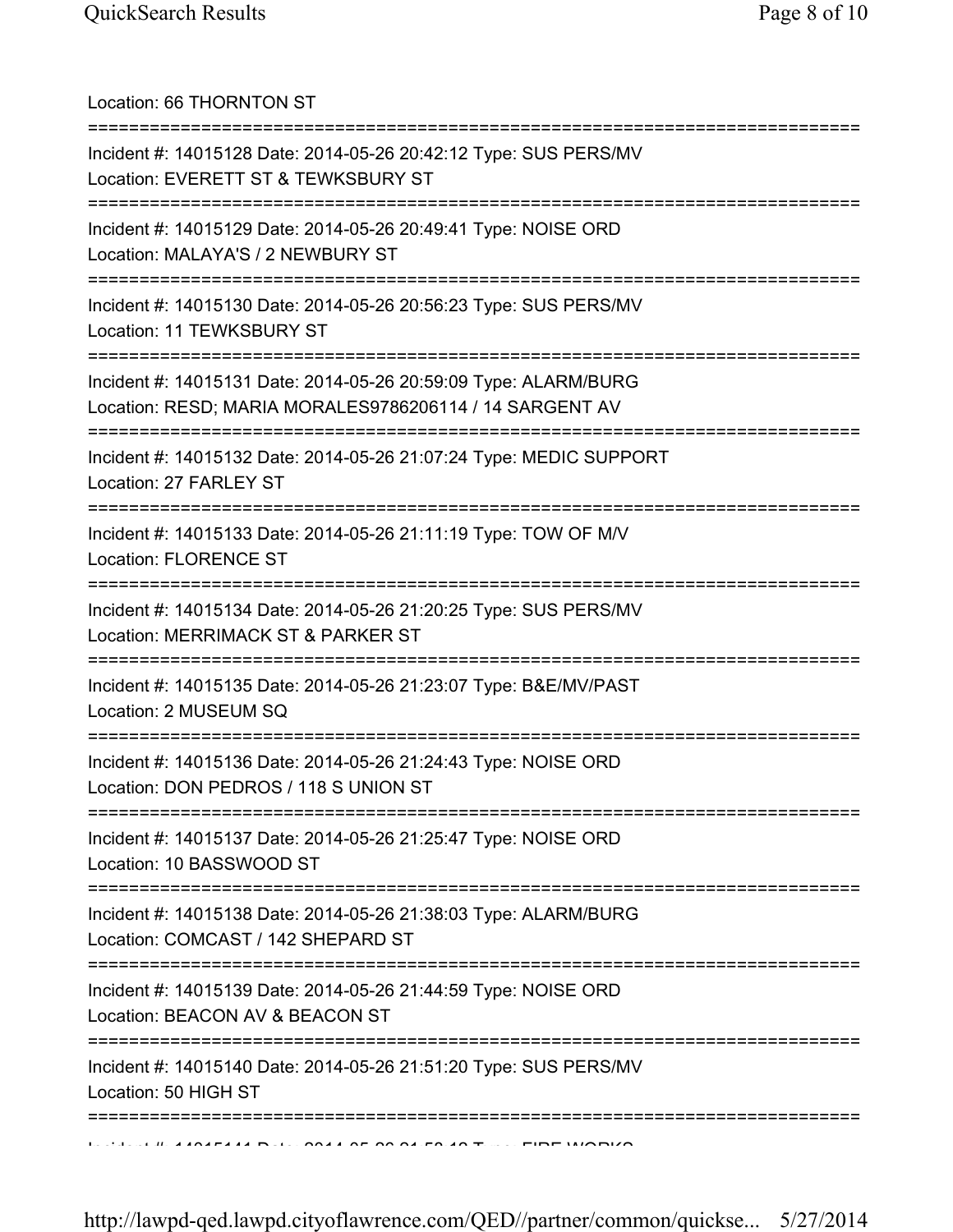| Location: WHITMAN ST & WYMAN ST                                                                              |
|--------------------------------------------------------------------------------------------------------------|
| Incident #: 14015142 Date: 2014-05-26 21:58:58 Type: NOISE ORD<br>Location: 9 LOWELL TER FL 2                |
| Incident #: 14015143 Date: 2014-05-26 22:09:26 Type: TOW OF M/V<br>Location: 250 CANAL ST                    |
| Incident #: 14015144 Date: 2014-05-26 22:15:32 Type: NOISE ORD<br>Location: 3 WENDELL ST<br>================ |
| Incident #: 14015145 Date: 2014-05-26 22:17:25 Type: NOISE ORD<br>Location: E HAVERHILL ST & FERRY ST        |
| Incident #: 14015146 Date: 2014-05-26 22:18:38 Type: NOISE ORD<br>Location: 36 BEACON AV                     |
| Incident #: 14015147 Date: 2014-05-26 22:32:50 Type: MV/BLOCKING<br>Location: 10 TYLER ST                    |
| Incident #: 14015148 Date: 2014-05-26 23:03:30 Type: NOISE ORD<br>Location: ARLINGTON ST & EXCHANGE ST       |
| Incident #: 14015149 Date: 2014-05-26 23:12:43 Type: FIGHT<br>Location: MAKARANA / 150 COMMON ST             |
| Incident #: 14015150 Date: 2014-05-26 23:20:25 Type: TOW/REPOSSED<br><b>Location: 5 HARRIMAN ST</b>          |
| Incident #: 14015151 Date: 2014-05-26 23:30:32 Type: NOISE ORD<br>Location: 24 CHAMPLAIN AV                  |
| Incident #: 14015152 Date: 2014-05-26 23:43:37 Type: HIT & RUN M/V<br>Location: 53 ABBOTT ST                 |
|                                                                                                              |

354 record(s)

{ call presslog("2014-05-26","0000","2014-05-26","2359") } Total records found: 354 These results were produced by the following query:

http://lawpd-qed.lawpd.cityoflawrence.com/QED//partner/common/quickse... 5/27/2014